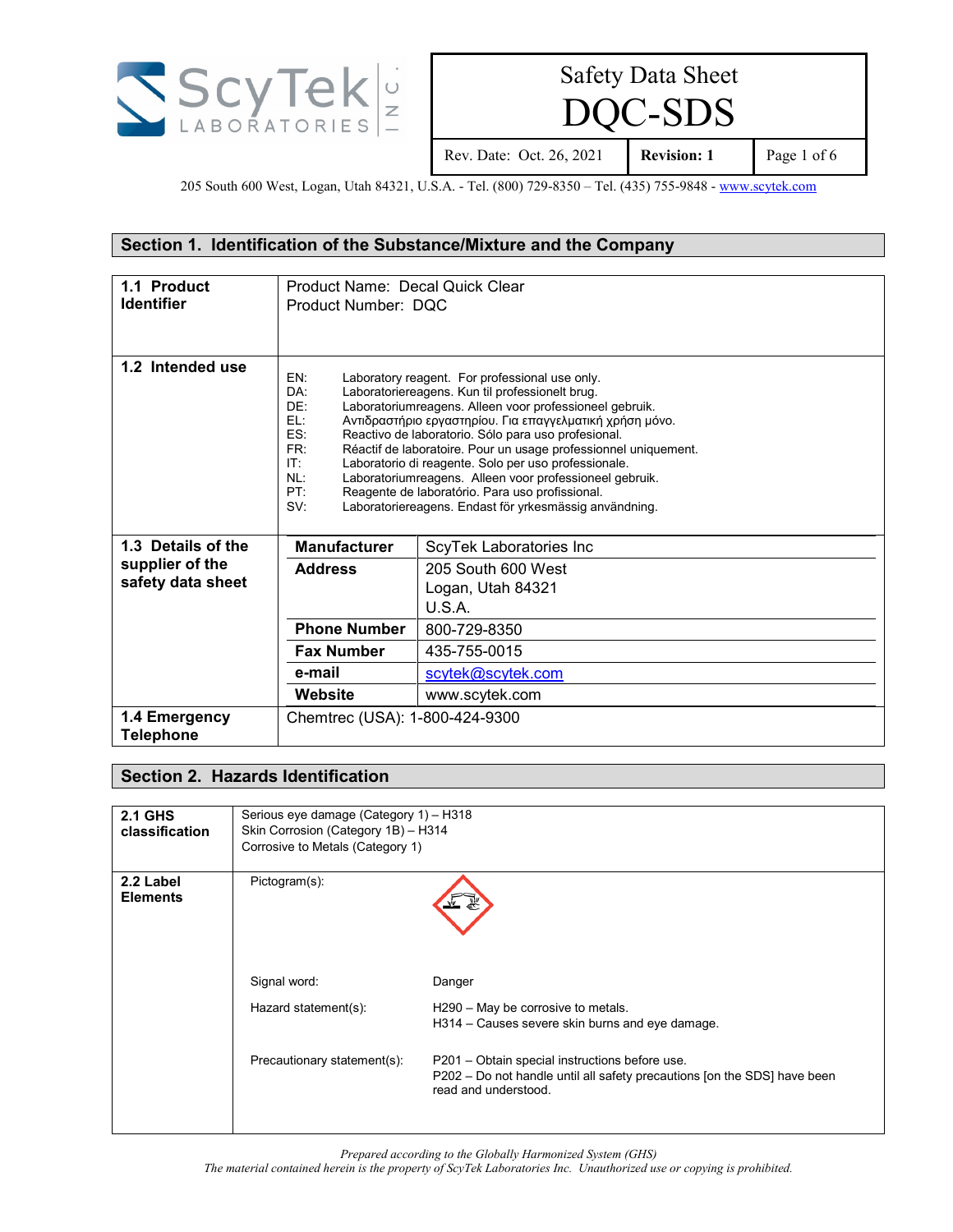

 $C$ -SDS

Rev. Date: Oct. 26, 2021 **Revision: 1** Page 2 of 6

205 South 600 West, Logan, Utah 84321, U.S.A. - Tel. (800) 729-8350 - Tel. (435) 755-9848 - [www.scytek.com](http://www.scytek.com/)

|                                           | Precautionary statement(s)                                                                |                          |             | P260 - Do not breathe vapors, mist, or spray.                                                                                                  |
|-------------------------------------------|-------------------------------------------------------------------------------------------|--------------------------|-------------|------------------------------------------------------------------------------------------------------------------------------------------------|
|                                           | not listed on the label:                                                                  |                          |             | P264 – Wash hands, forearms and face thoroughly after handling.                                                                                |
|                                           |                                                                                           |                          |             | P273 – Avoid release to the environment                                                                                                        |
|                                           |                                                                                           |                          |             | P280 – Wear eye protection, protective clothing, protective gloves                                                                             |
|                                           |                                                                                           | clothing before reuse.   |             | P301+P361+P353+P363 - If on skin (or hair): Take off immediately all<br>contaminated clothing. Rinse skin with water/shower. Wash contaminated |
|                                           |                                                                                           | rinsing                  |             | P305+P351+P338 - If in eyes: Rinse cautiously with water for several<br>minutes. Remove contact lenses, if present and easy to do. Continue    |
|                                           |                                                                                           |                          |             | P308+P313 - If exposed or concerned: Get medical advice/attention.<br>P390 - Absorb spillage to prevent material damage.                       |
|                                           |                                                                                           | closed. Store locked up. |             | P403+P233+P405 - Store in a well-ventilated place. Keep container tightly                                                                      |
|                                           |                                                                                           |                          |             | P406 – Store in corrosive resistant container with a resistant inner liner.                                                                    |
|                                           |                                                                                           |                          |             | P501 – Dispose of contents/container in accordance with local, regional,<br>national, territorial, provincial, and international regulations.  |
| <b>NFPA</b>                               |                                                                                           |                          |             |                                                                                                                                                |
| Scale: 0-4<br>(Estimated for<br>Mixtures) |                                                                                           |                          |             |                                                                                                                                                |
| <b>HMIS (U.S.A.)</b>                      | <b>HEALTH</b>                                                                             |                          | $\mathbf 2$ |                                                                                                                                                |
| <b>Scale: 0-4</b>                         | <b>FLAMMABILITY</b>                                                                       |                          | 0           |                                                                                                                                                |
| (Estimated for<br>Mixtures)               | <b>PHYSICAL HAZARD</b>                                                                    |                          | 0           |                                                                                                                                                |
|                                           | PERSONAL PROTECTION                                                                       |                          | C           |                                                                                                                                                |
| 2.3 Other                                 | PBT: This mixture does not contain any substances that are assessed to be a PBT.          |                          |             |                                                                                                                                                |
| <b>Hazards</b>                            | <b>vPvB:</b> This mixture does not contain any substances that are assessed to be a vPvB. |                          |             |                                                                                                                                                |

### **Section 3. Composition and Information on Ingredients**

#### **3.2 Chemical Description:** Mixture

\*May contain additional non-hazardous proprietary ingredients.

\*May contain additional active ingredients at concentrations <0.1%w/v.

| <b>Hazardous Ingredients:</b> | CAS#      | EC#       | <b>GHS Classifications</b>                                                                               | %         |
|-------------------------------|-----------|-----------|----------------------------------------------------------------------------------------------------------|-----------|
| Hydrochloric Acid             | 7647-01-0 | 231-595-7 | Metal Corrosion 1 - H290<br>Skin Corrosion 1B - H314<br>Eye Damage $1 - H318$<br>Specific TOTSE 3 - H335 | $\leq 25$ |
|                               |           |           | Aquatic Acute 2 - H401                                                                                   |           |

#### **Section 4. First Aid Measures**

#### **4.1 Description of first aid measures**

**Ingestion:** Do NOT induce vomiting unless directed to do so by medical personnel. Never give anything by mouth to an unconscious person. Loosen tight clothing such as collar, tie, belt or waistband. Get immediate medical attention.

**Eye Contact:** Check for and remove contact lenses. Immediately flush eyes with copious amounts of water and get immediate medical attention.

**Skin Contact:** Remove contaminated clothing and wash contact area with mild soap and copious amounts of water. Get medical attention if irritation develops.

**Inhalation:** If inhaled, remove person to fresh air. If not breathing, give artificial respiration. If breathing is difficult, give oxygen. Get medical attention if symptoms worsen.

**4.2 Most important symptoms and effects, both acute and delayed**

See section 2.2 and 11.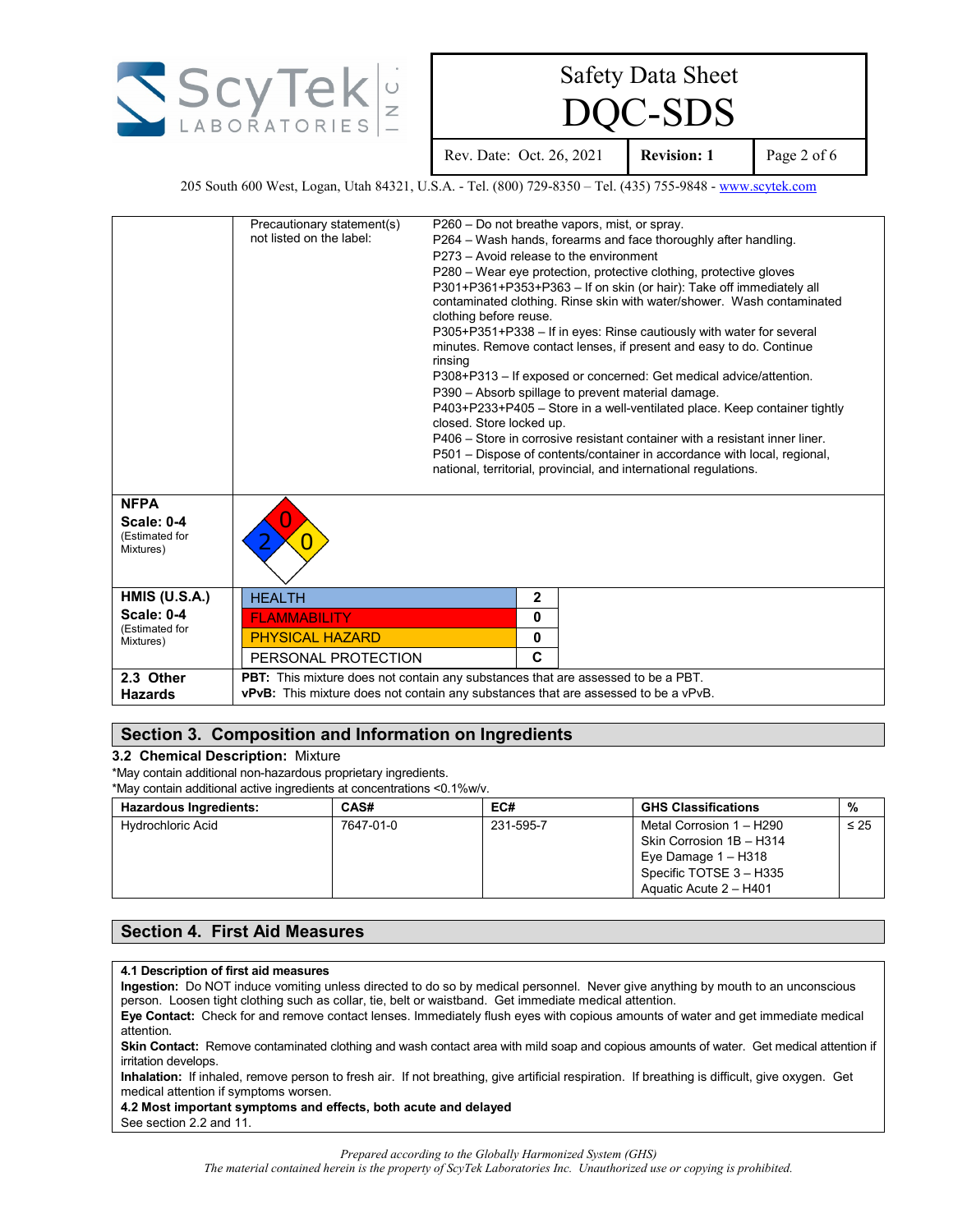

 $C$ -SDS

Rev. Date: Oct. 26, 2021 **Revision: 1** Page 3 of 6

205 South 600 West, Logan, Utah 84321, U.S.A. - Tel. (800) 729-8350 - Tel. (435) 755-9848 - [www.scytek.com](http://www.scytek.com/)

**4.3 Indication of any immediate medical attention and special treatment needed** No data available

#### **Section 5. Fire Fighting Measures**

| 5.1 Extinguishing Media                                         | Extinguish fire using water spray, carbon dioxide, chemical foam, or dry chemical.                                                                      |
|-----------------------------------------------------------------|---------------------------------------------------------------------------------------------------------------------------------------------------------|
| 5.2 Special hazards<br>arising from the<br>substance or mixture | In contact with metals may react violently                                                                                                              |
| 5.3 Advice for<br>firefighters                                  | As with any fire, wear personal protection equipment, including a self-contained breathing apparatus<br>$(S.C.B.A.)$ – hazardous fumes will be present. |

#### **Section 6. Accidental Release Measures**

**6.1 Personal precautions, protective equipment and emergency procedures**

Wear chemical resistant clothing, gloves, and eye protection. Do not breathe vapor or mist.

**6.2 Environmental precautions**

Keep material away from heat, flame, ignition sources, and reactive materials. Don't allow product to enter drain.

**6.3 Methods and materials for containment and cleaning up**

Wipe up or absorb spill using inert absorbent and place in a suitable waste container for disposal.

### **Section 7. Handling and Storage**

## **7.1 Precautions for safe handling.**

Avoid contact with skin and eyes. Wash thoroughly after handling. Avoid breathing vapor. **7.2 Conditions for safe storage, including any incompatibilities.** Store in well ventilated area. Keep container tightly closed. Store at 15-30°C. **7.3 Specific end use(s).** See section 1.2

### **Section 8. Exposure Controls / Personal Protection**

| 8.1 Control parameters | <b>Exposure Limits:</b>                                                                                 |
|------------------------|---------------------------------------------------------------------------------------------------------|
|                        | Hydrochloric Acid (37%)                                                                                 |
|                        | NIOSH REL: C 5 ppm $(7 \text{ mg/m}^3)$                                                                 |
|                        | OSHA PEL: C 5 ppm $(7 \text{ mg/m}^3)$                                                                  |
| 8.2 Exposure controls  | <b>Personal Protective Equipment (PPE):</b>                                                             |
|                        | Eye/Face protection.                                                                                    |
|                        | Safety glasses or goggles are required.                                                                 |
|                        | Skin protection.                                                                                        |
|                        | Protective clothing is required.                                                                        |
|                        | Hand protection.                                                                                        |
|                        | Chemical resistant gloves are required.                                                                 |
|                        | Glove material must be resistant to the components of this product.                                     |
|                        | Consult glove manufacturer for specific recommendations of appropriate material and thickness of glove. |
|                        | Respiratory protection.                                                                                 |
|                        | Avoid breathing vapor.                                                                                  |

*Prepared according to the Globally Harmonized System (GHS) The material contained herein is the property of ScyTek Laboratories Inc. Unauthorized use or copying is prohibited.*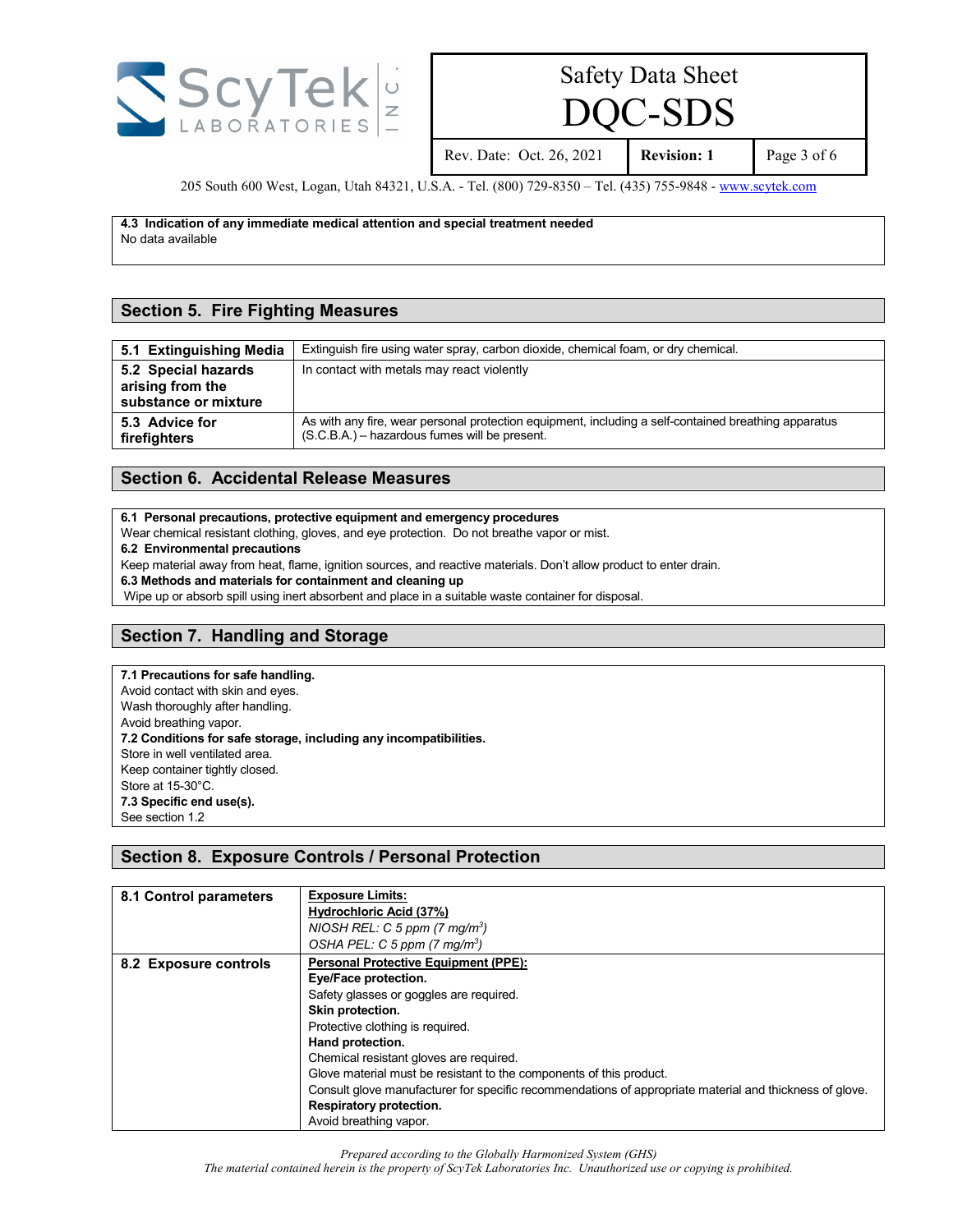

 $C$ -SDS

Rev. Date: Oct. 26, 2021 **Revision: 1** Page 4 of 6

205 South 600 West, Logan, Utah 84321, U.S.A. - Tel. (800) 729-8350 – Tel. (435) 755-9848 - [www.scytek.com](http://www.scytek.com/)

|                             | Environmental exposure controls.<br>Avoid releasing large quantities into the environment.<br>No additional information.                                                                                                                                      |
|-----------------------------|---------------------------------------------------------------------------------------------------------------------------------------------------------------------------------------------------------------------------------------------------------------|
| <b>Engineering Controls</b> | Working area should be adequately large and well ventilated to prevent concentration of vapors.<br>Provide mechanical exhaust ventilation or other engineering controls to keep airborne concentrations<br>of vapors below their respective threshold limits. |

### **Section 9. Physical and Chemical Properties**

| <b>Physical State</b>                            | Liquid         |
|--------------------------------------------------|----------------|
| Color                                            | Colorless      |
| Odor                                             | Odorless       |
| <b>Odor Threshold</b>                            | Unknown        |
| pH                                               | < 1            |
| <b>Melting Point/ Freezing Point</b>             | Unknown        |
| <b>Initial Boiling Point</b>                     | Unknown        |
| <b>Flash Point</b>                               | Unknown        |
| <b>Evaporation Rate</b>                          | Unknown        |
| Flammability (solid, gas)                        | Unknown        |
| <b>Upper/Lower Flammability</b><br><b>Limits</b> | Unknown        |
| <b>Vapor Pressure</b>                            | Unknown        |
| <b>Vapor Density</b>                             | Unknown        |
| <b>Relative Density</b>                          | Unknown        |
| Solubility(ies)                                  | Water          |
| <b>Partition Coefficient:</b>                    | <b>Unknown</b> |
| n-octanol/water                                  |                |
| <b>Auto-Ignition Temperature</b>                 | Unknown        |
| <b>Decomposition Temperature</b>                 | Unknown        |
| <b>Viscosity</b>                                 | Unknown        |
| <b>Explosive Properties</b>                      | Not explosive. |
| <b>Oxidizing Properties</b>                      | Unknown        |

### **Section 10. Stability and Reactivity**

| 10.1 Reactivity                                   | May be corrosive with metals.                                                       |
|---------------------------------------------------|-------------------------------------------------------------------------------------|
| 10.2 Chemical Stability                           | Stable under normal temperatures and pressures.                                     |
| 10.3 Possibility of<br><b>Hazardous Reactions</b> | No hazardous reactions known.                                                       |
| 10.4 Conditions to Avoid                          | Fire, static electricity, direct sunlight.                                          |
| 10.5 Incompatible Materials                       | Reactive with strong oxidizing agents, reducing agents, metals, acids, and alkalis. |
| 10.6 Hazardous<br><b>Decomposition Materials</b>  | Hydrogen chloride, chlorine, hydrogen.                                              |

## **Section 11. Toxicological Information**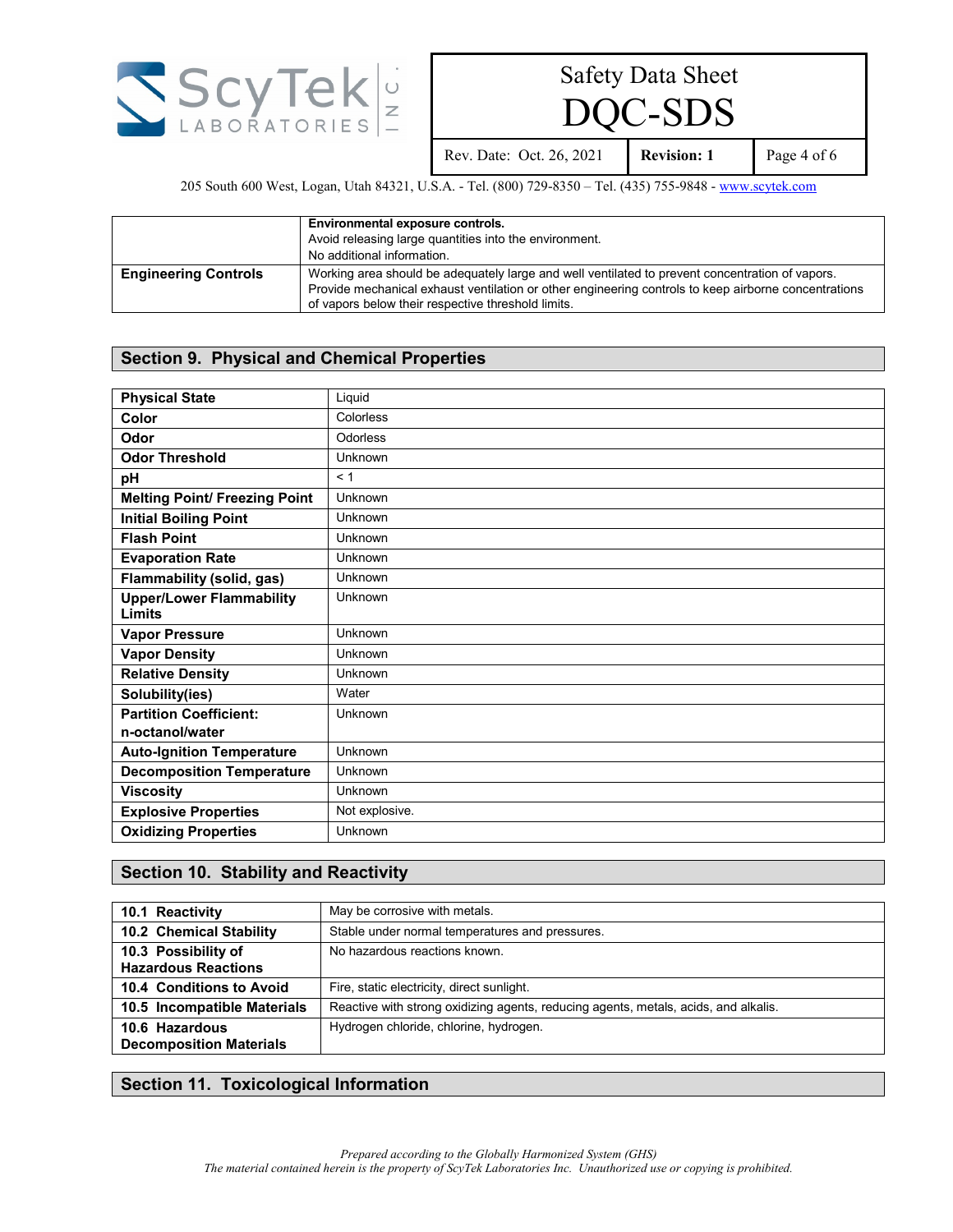

 $C$ -SDS

Rev. Date: Oct. 26, 2021 **Revision: 1** Page 5 of 6

205 South 600 West, Logan, Utah 84321, U.S.A. - Tel. (800) 729-8350 – Tel. (435) 755-9848 - [www.scytek.com](http://www.scytek.com/)

| 11.1 Information on           | <b>Acute Toxicity.</b>                                                                    |
|-------------------------------|-------------------------------------------------------------------------------------------|
| <b>Toxicological Effects.</b> | No relevant data available                                                                |
|                               | <b>Skin Corrosion/Irritation.</b>                                                         |
|                               | Corrosive to skin and mucous membranes.                                                   |
|                               | Serious Eye Damage/Irritation.                                                            |
|                               | Corrosive to eye.                                                                         |
|                               | Respiratory or skin sensitization.                                                        |
|                               | No relevant data available.                                                               |
|                               | <b>Germ Cell Mutagenicity.</b>                                                            |
|                               | No relevant data available.                                                               |
| Carcinogenicity.              | International Agency for Research on Cancer (IARC).                                       |
|                               | Hydrochloric Acid is listed as Group 3 – Not classifiable as to carcinogenicity in humans |
|                               | National Toxicology Program (NTP).                                                        |
|                               | None of the components are listed.                                                        |

#### **Section 12. Ecological Information**

| 12.1 Toxicity               | <b>Fish:</b> No relevant studies identified.                                              |
|-----------------------------|-------------------------------------------------------------------------------------------|
|                             | <b>Crustacea:</b> No relevant studies identified.                                         |
|                             | Algae/Aquatic Plants: No relevant studies identified.                                     |
|                             | Other Organisms: No relevant studies identified.                                          |
| 12.2 Persistence and        | No relevant studies identified.                                                           |
| Degradability.              |                                                                                           |
| <b>12.3 Bioaccumulative</b> | No relevant studies identified.                                                           |
| Potential.                  |                                                                                           |
| 12.4 Mobility in Soil.      | Miscible in water. May spread in water systems. This component is non-volatile.           |
| <b>Additional Remarks</b>   | None.                                                                                     |
| 12.5 Results of PBT and     | PBT: This mixture does not contain any substances that are assessed to be a PBT.          |
| <b>vPvB Assessment.</b>     | <b>vPvB:</b> This mixture does not contain any substances that are assessed to be a vPvB. |

### **Section 13. Disposal Considerations**

| 13.1 Waste Disposal<br>Methods.           | Sewage disposal is discouraged. Waste should not be disposed of by release to sewers. Dispose<br>waste in accordance with federal, state and local environmental control regulations. |
|-------------------------------------------|---------------------------------------------------------------------------------------------------------------------------------------------------------------------------------------|
| <b>Product/Packaging Disposal.</b>        | Final decisions on the appropriate waste management method must be in line with local, regional and<br>national regulations.                                                          |
| <b>Other Disposal</b><br>Recommendations. | No relevant data available.                                                                                                                                                           |

### **Section 14. Transport Information**

| 14.1 UN Number                     | 1789              |
|------------------------------------|-------------------|
| 14.2 UN Proper Shipping<br>Name    | Hydrochloric acid |
| 14.3 Transport Hazard<br>Class(es) | 8                 |

*Prepared according to the Globally Harmonized System (GHS)*

*The material contained herein is the property of ScyTek Laboratories Inc. Unauthorized use or copying is prohibited.*